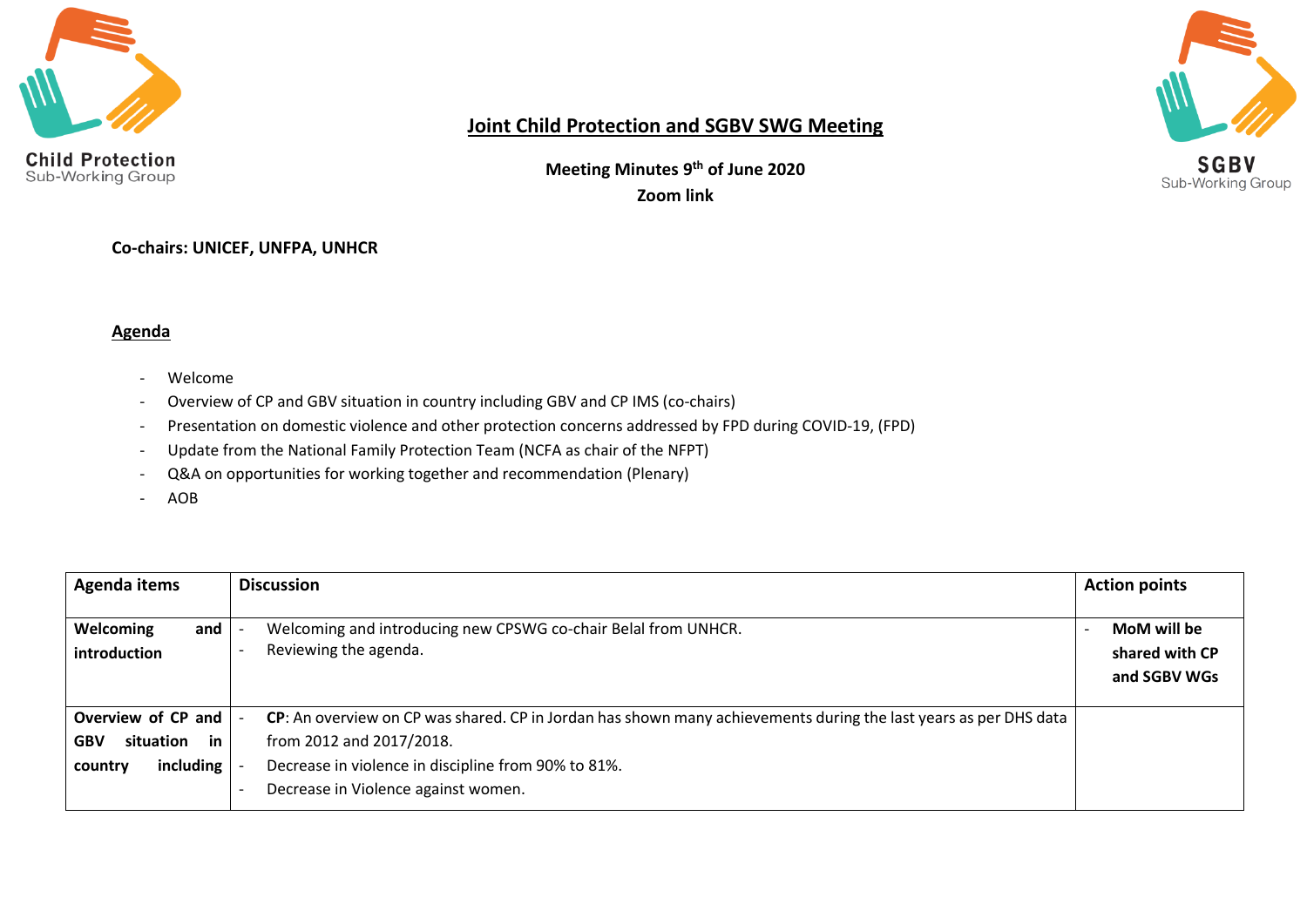





| o-Working Group     |                                                                                                                                                  | Sub-Working Group |
|---------------------|--------------------------------------------------------------------------------------------------------------------------------------------------|-------------------|
| GBV and CP IMS (co- | Decrease in physical violence against children.                                                                                                  |                   |
| chairs)             | Most of the cases that were received were violence abuse and neglect followed by emotional abuse.                                                |                   |
|                     | Key implementation by CPSWG members during COVID-19:                                                                                             |                   |
|                     | Families experienced stress and remote services were provided such as: remote case management, WhatsApp                                          |                   |
|                     | information, hotlines and proving other different remote support.                                                                                |                   |
|                     | MoE provided support to PSS.<br>$\overline{\phantom{a}}$                                                                                         |                   |
|                     | Most organizations started providing daily activities remotely and through WhatsApp to engage children.<br>$\overline{\phantom{a}}$              |                   |
|                     | A new WhatsApp platform was launched for child protection to share tips and information for families.                                            |                   |
|                     | Parents are main audience, and they will receive useful information and tips about helplines, parenting tips, weekly<br>$\overline{\phantom{a}}$ |                   |
|                     | fun ideas for family activities, etc in the time of COVID-19.                                                                                    |                   |
|                     | Interested people can join this WhatsApp platform by clicking on the following link:                                                             |                   |
|                     | أسرتى=https://api.whatsapp.com/send?phone=962792354445&text                                                                                      |                   |
|                     | Or, they can send WhatsApp message أسرتى Or, they can send WhatsApp message                                                                      |                   |
|                     | People will have access to info and tips as below once registered. And they'll receive different parenting tips and                              |                   |
|                     | weekly family fun ideas regularly:                                                                                                               |                   |
|                     | A - Health related COVID -19 information on symptoms, transfer, prevention.                                                                      |                   |
|                     | B-COVID-19 emergency number.                                                                                                                     |                   |
|                     | C - Helplines for PSS, GBV, Domestic violence, etc.                                                                                              |                   |
|                     | SGBV: DHS indicating acceptance of domestic violence with the lockdown during COVID-19 that started in March.                                    |                   |
|                     | We are in a situation where violence against women is accepted in some places.                                                                   |                   |
|                     | Women perpetrated by a close family member, during COVID-19 women were seeking help as they were locked with<br>their perpetrator.               |                   |
|                     | Rapid assessment indicates that 69% reported increased violence in home due to lockdown of COVID-19.                                             |                   |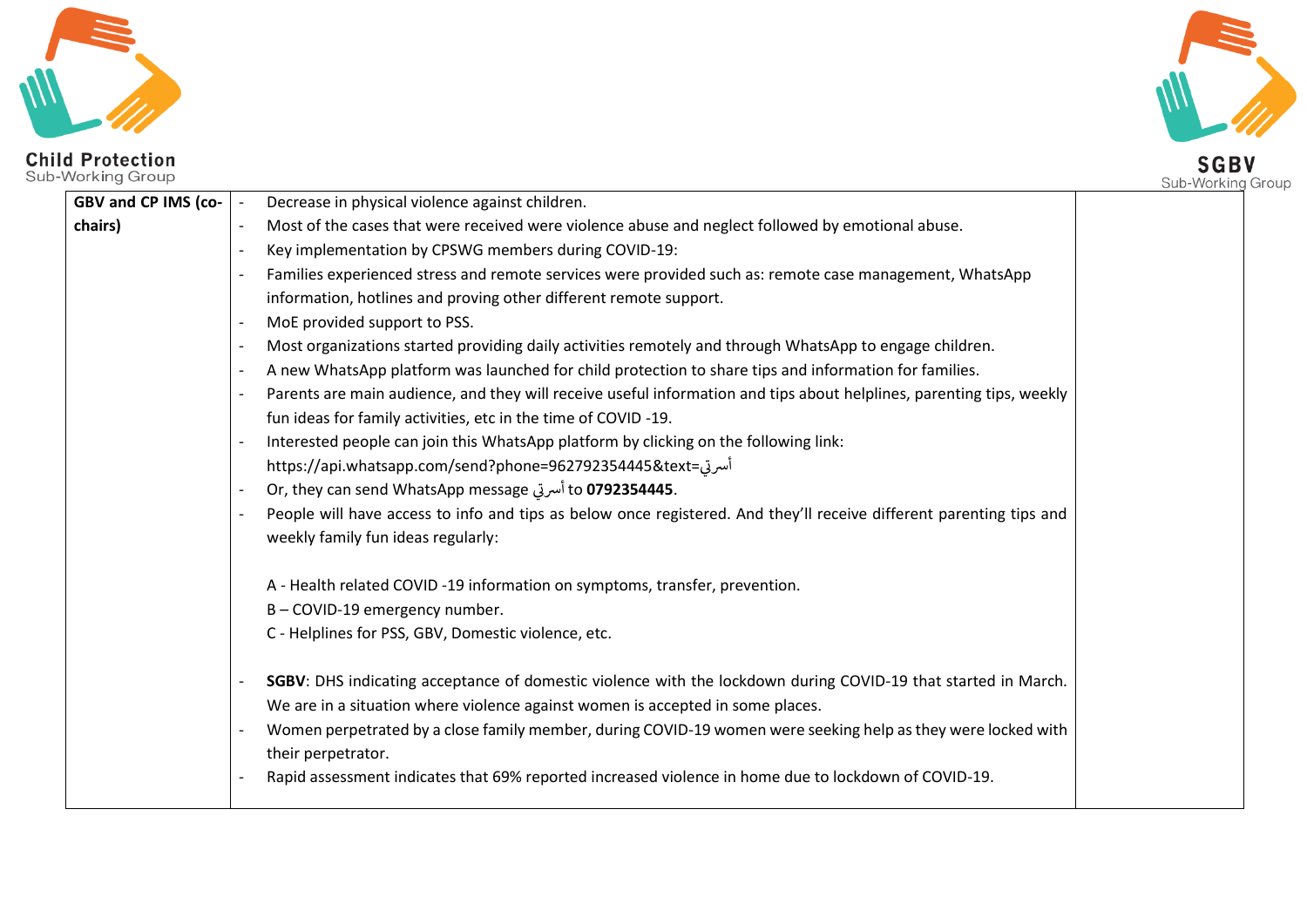

# **Child Protection**<br>Sub-Working Group

**SGBV**<br>Sub-Working Group

| Family tension and overcrowding can increase violence and emotional and physical abuse                                                                                      |
|-----------------------------------------------------------------------------------------------------------------------------------------------------------------------------|
| Increase risk of emotional and physical abuse by intimate partner, followed by online abuse.                                                                                |
| Rapid assessment conducted by UNFPA and UNWOMEN, results are similar: domestic violence increase.                                                                           |
| 70 -80% respondents indicated that they know where to seek help which is a positive thing. There is still a gap of<br>knowledge on where to seek help.                      |
| Preliminary analysis was conducted, a big drop of 68% decrease of cases comparing to prior COVID-19.                                                                        |
| In camps perpetrator is close, the need to phone credit is for basic needs rather than GBV.                                                                                 |
| From April onwards, reporting numbers went higher and closer to pre COVID-19 numbers. Women approaching FPD<br>and reaching NGOs.                                           |
| How SGBV service providers responded to COVID-19: mapping was done twice in April and in May, number of<br>organizations providing SGBV services added more activities.     |
| 21 SGBV service providers providing different services like case management (8 organizations) and for different<br>nationalities in urban and camps.                        |
| 11 organizations providing Psychosocial support, clinics in Amman, Zarqa, Madaba, Karak are opened. Safe shelters                                                           |
| by FPD, JWU are available. 4 organizations for legal counselling shifted into providing services in person.                                                                 |
| Organizations providing rapid assessment like awareness raising. All services can be found on Amaali App and hotline<br>numbers in different areas.                         |
| Challenges for SGBV during COVID-19: limited transportation for women to reach centres. Only JWU provided<br>shelter during COVD-19 for rape in clinics and in Urban areas. |
| Obstacles to seek help: innovative way to remove the gap between the date of incident and the day of reporting.                                                             |
| Advocate for GBV recognition services, in case there will be another lockdown there should be permits for critical                                                          |
| GBV cases to reach centres. Invest in funding targeting GBV and create structure in place to support Women.                                                                 |
| Civil society is a key gap to the government. Invest in continue funding GBV services. Critical GBV management should                                                       |
| be streamlined. Civil society should be filling any gaps and complement government efforts.                                                                                 |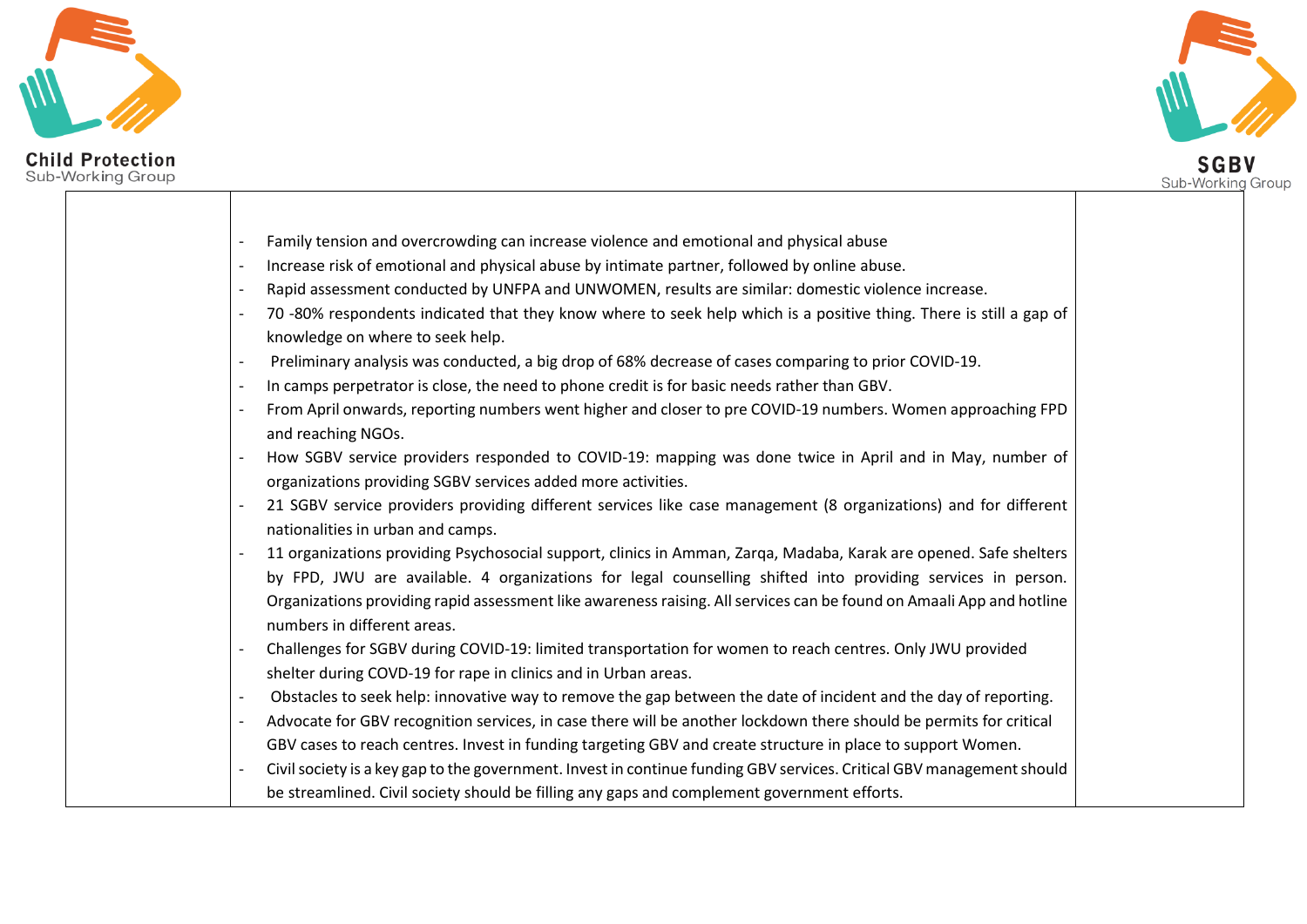

# **SGBV**

| l-Working Group                                                                                                               |                                                                                                                                                                                                                                                                                                                                                                                                                                                                                                                                                                                                                                                                                                                                                                                                                                                                                                                          | Sub-Working Group |
|-------------------------------------------------------------------------------------------------------------------------------|--------------------------------------------------------------------------------------------------------------------------------------------------------------------------------------------------------------------------------------------------------------------------------------------------------------------------------------------------------------------------------------------------------------------------------------------------------------------------------------------------------------------------------------------------------------------------------------------------------------------------------------------------------------------------------------------------------------------------------------------------------------------------------------------------------------------------------------------------------------------------------------------------------------------------|-------------------|
| Presentation<br>on                                                                                                            | Challenges:                                                                                                                                                                                                                                                                                                                                                                                                                                                                                                                                                                                                                                                                                                                                                                                                                                                                                                              |                   |
| violence<br>domestic<br>and other protection<br>concerns addressed<br><b>FPD</b><br>during<br>by<br><b>COVID-19, 10 (FPD)</b> | 911 is very occupied during COVID-19 and numbers for seeking help increased compared to same time last year.<br>Social workers did not have permission at the beginning and some partners could not function during the lockdown.<br>PSD social workers assisted during the lockdown.<br>Family violence was a challenge and FPD provided transportation for victims to clinics, and other services.<br>FPD worked closely with UNHCR and UNICEF.<br>Providing shelter services was a main challange.<br>The COVID-19 did not end yet. Lessons learned is that organizations need to learn how to operate under such<br>circumstances, and be ready in case of a second wave.<br>SGBV and CP responding organizations should have access to do their job.<br>Focus should be on quality of services not only on numbers.<br>FPD hopes to have collaboration with NGOs to be able to carry out services more effectively. |                   |
| <b>Update from the</b><br><b>Family Protection</b><br>Team (NCFA as chair<br>of the FPT)                                      | Updates and recommendations regarding COVID-19:<br>National Family Protection team meeting with members of government and national NGOs chaired by NCFA and<br>MoSD requested study/analysis of COVID-19 situation for future. The team was provided with several numbers of<br>help lines. They are officially launched on organizations' websites.<br>Media programs focused on family violence and support for target groups. The Laws on their own are not enough<br>to change behavior and there is a need for media campaigns.<br>Programs focused on Juveniles to enhance child protection.<br>National council to conduct study of policies during the COVID-19.                                                                                                                                                                                                                                                 |                   |

**Child Protection**<br>Sub-Working Group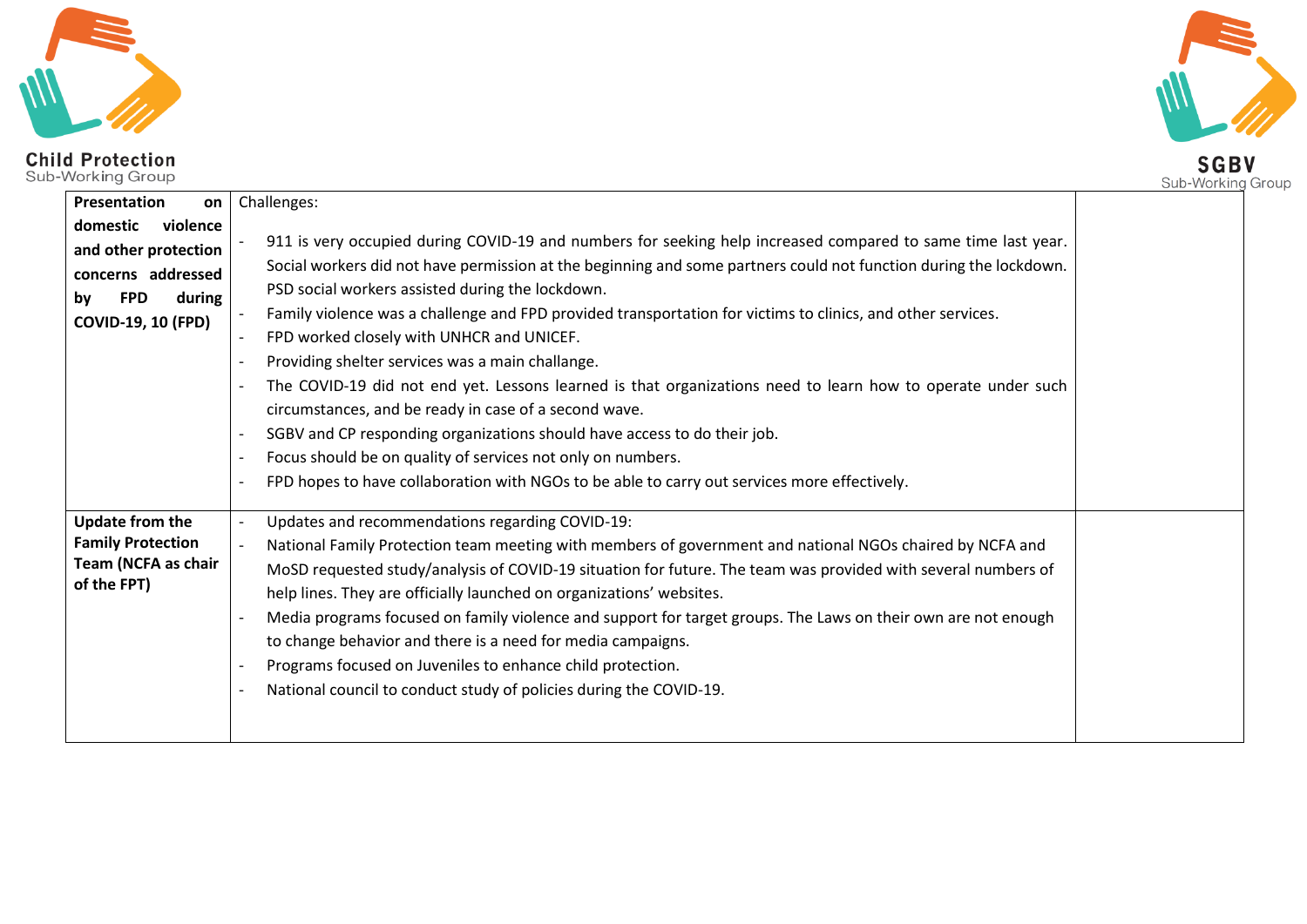



| <b>Child Protection</b><br>Sub-Working Group                                           |                                                                                                                                                                                                                                                                                                                                                                                                                                                                                                                                                                                                                                                                                                                                                                                                                                                                                                                                                                                                                                                                                                                                                                                                                                                                                                                                                                                                                                                                                                                                                                                                                                                                                                                                                                                                                                                                                                                                                                                                                   | <b>SGBV</b><br>Sub-Working Group                                                                                                                                                                                                                                                                                                              |
|----------------------------------------------------------------------------------------|-------------------------------------------------------------------------------------------------------------------------------------------------------------------------------------------------------------------------------------------------------------------------------------------------------------------------------------------------------------------------------------------------------------------------------------------------------------------------------------------------------------------------------------------------------------------------------------------------------------------------------------------------------------------------------------------------------------------------------------------------------------------------------------------------------------------------------------------------------------------------------------------------------------------------------------------------------------------------------------------------------------------------------------------------------------------------------------------------------------------------------------------------------------------------------------------------------------------------------------------------------------------------------------------------------------------------------------------------------------------------------------------------------------------------------------------------------------------------------------------------------------------------------------------------------------------------------------------------------------------------------------------------------------------------------------------------------------------------------------------------------------------------------------------------------------------------------------------------------------------------------------------------------------------------------------------------------------------------------------------------------------------|-----------------------------------------------------------------------------------------------------------------------------------------------------------------------------------------------------------------------------------------------------------------------------------------------------------------------------------------------|
| Q&A on<br>opportunities for<br>working together<br>and<br>recommendation (PI<br>enary) | Q: Is it possible to arrange with liaison officers for each branch office to be able to obtain a movement permit for<br>survivors to be able to approach FPD or other NGO service provider in case of another lockdown?<br>A: FPD: Permission can be issued by emergency centre, FPD does not provide permissions. If service is needed,<br>survivor will be provided with transportation. NCFA is submitting a letter to the prime ministry with all challenges.<br>It's a general letter about engaging NGOs and social providers to support the government.<br>Q: during the lockdown several cases of domestic violence were received, what is the procedure that FPD takes in<br>this regard? Who can submit this complain the family members or volunteers?<br>A: Procedures are the same, responding to 911 and conducting visits. Challenge was transportation, procedures were<br>done as usual. volunteers can report through reporting mechanisms like Facebook page, calling 911, referrals, etc.<br>Q: Does FPD provide a transportation for all cases or for the urgent ones only?<br>A: transportation is provided to all cases that need transport; it can be provided even between governorates.<br>Q: Available figures and nationalities?<br>A: To send a request to FPD with the needed information and they will reply.<br>Q: Are there any specific figures regarding the increase of GBV?<br>A: FPD released a 33% increase on media that includes family violence not only GBV.<br>Q: SGBV chairs, is it possible to elaborate a bit further on the resumption of services provided by partners in line with<br>the reopening?<br>A: Yes, we estimated that up to 80 % of centres are reopened across the kingdom including refugee camps. Only 30%<br>of staff are on duty. One to one case management service is available. Other services are still provided online. Not<br>referring survivors to hospitals that has COVID-19 patients like Al- Basheer hospital.<br><b>Comments:</b> | CP and CGBV Co-<br>chairs to send a<br>request to FPD<br>with the needed<br>information<br>on<br>numbers<br>and<br>nationalities.<br>CP and SGBV Co-<br>chairs to share 4<br>Ws with FPD and<br>NFCA. The list of<br>the actors can be<br>shared based on<br>information<br>available in the<br>protection WG<br>which include<br>GBV and CP. |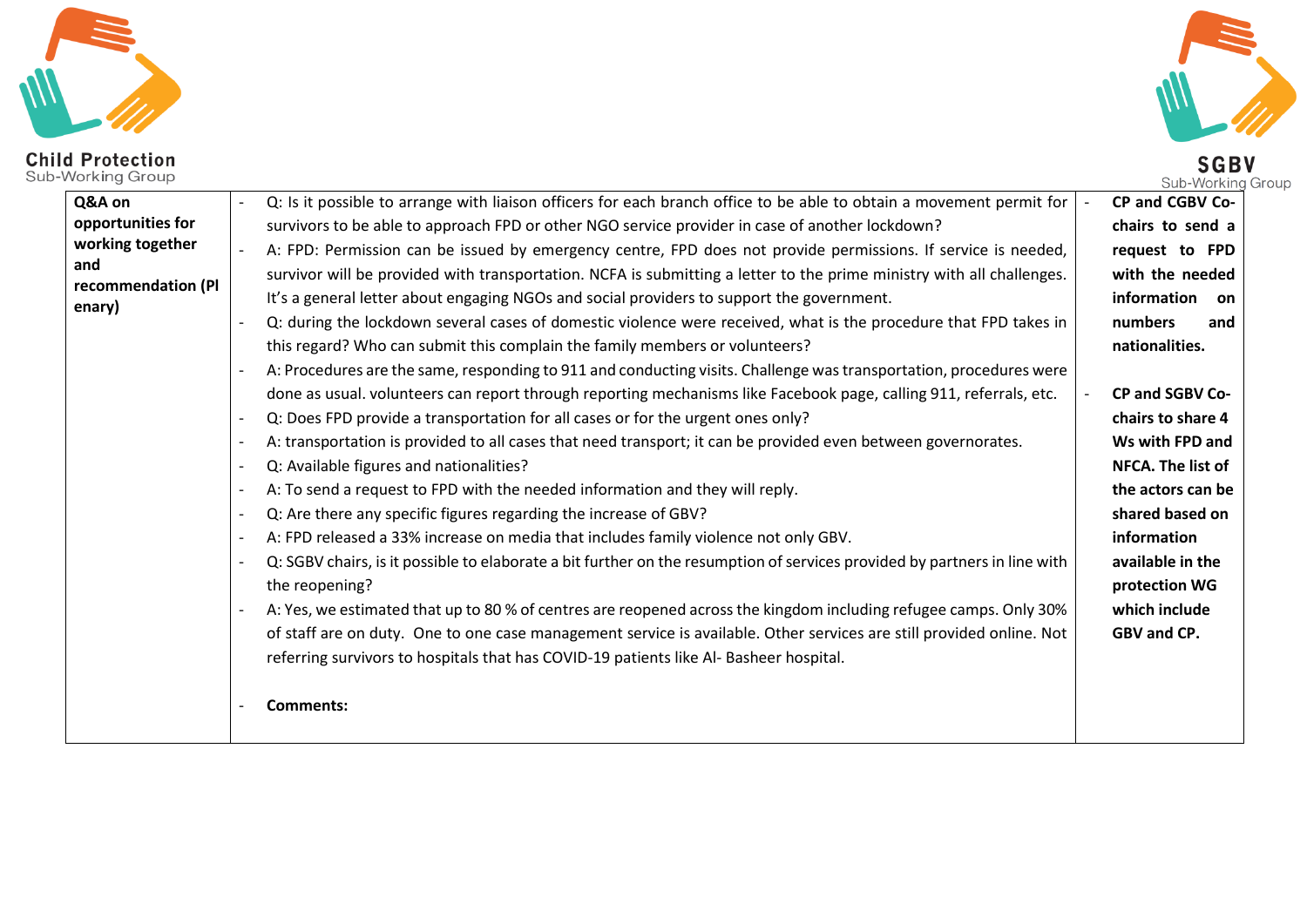



| <b>Child Protection</b><br>Sub-Working Group |                                                                                                                                                                                                                                                                                                                                                                                                                                                                                                                                                            | <b>SGBV</b><br>Sub-Working Group |
|----------------------------------------------|------------------------------------------------------------------------------------------------------------------------------------------------------------------------------------------------------------------------------------------------------------------------------------------------------------------------------------------------------------------------------------------------------------------------------------------------------------------------------------------------------------------------------------------------------------|----------------------------------|
|                                              | Women exposed to domestic violence, especially those with children, point for discussion, how can family<br>protection WG and GBV WG provide clear procedures for the children not to be spread in different shelters to<br>maintain family unity.<br>FPD: Shelters are under authority of MoSD. Children, male of 13 years for example, needs to go to another shelter.<br>This is a challenge. There is a need to find a way forward and there is now talk about editing the juvenile code and<br>these opportunities represents a possible way forward. |                                  |
|                                              | One of the solutions for a survivor is cash for shelter in order to rent a new place and to move with children.<br>During COVID-19, FPD had a campaign on how to decrease psychological effects on children.<br>Challenge: some shelters requested COVID-19 test for survivors. Survivors were taken to Al-Basheer hospital for<br>medical checks but there should be a better solution.<br>Best practices from other countries: survivors were put in hotels until other solution was found. In Jordan, shelters<br>are not, and they have capacity.      |                                  |
|                                              | There have been reports of how cases of GBV have been reported in the media, this is sensitive rather than<br>sensational and reporting is something that needs to be done to be more responsive to GBV cases.<br>UNFPA is organizing a training for media next week on how to ethically report GBV. On another note, UNFPA can<br>work on advocacy paper and next time invite MoSD too. UNFPA is training media specialists exclusively on survivor<br>protection. Media focal points can also attend.                                                    |                                  |
|                                              | FPD: Media wants sensational reporting and they have no concern over stigma and destroying privacy of victims.<br>Investigating cases indicate sometimes that the incidents are not even in Jordan sometimes.                                                                                                                                                                                                                                                                                                                                              |                                  |